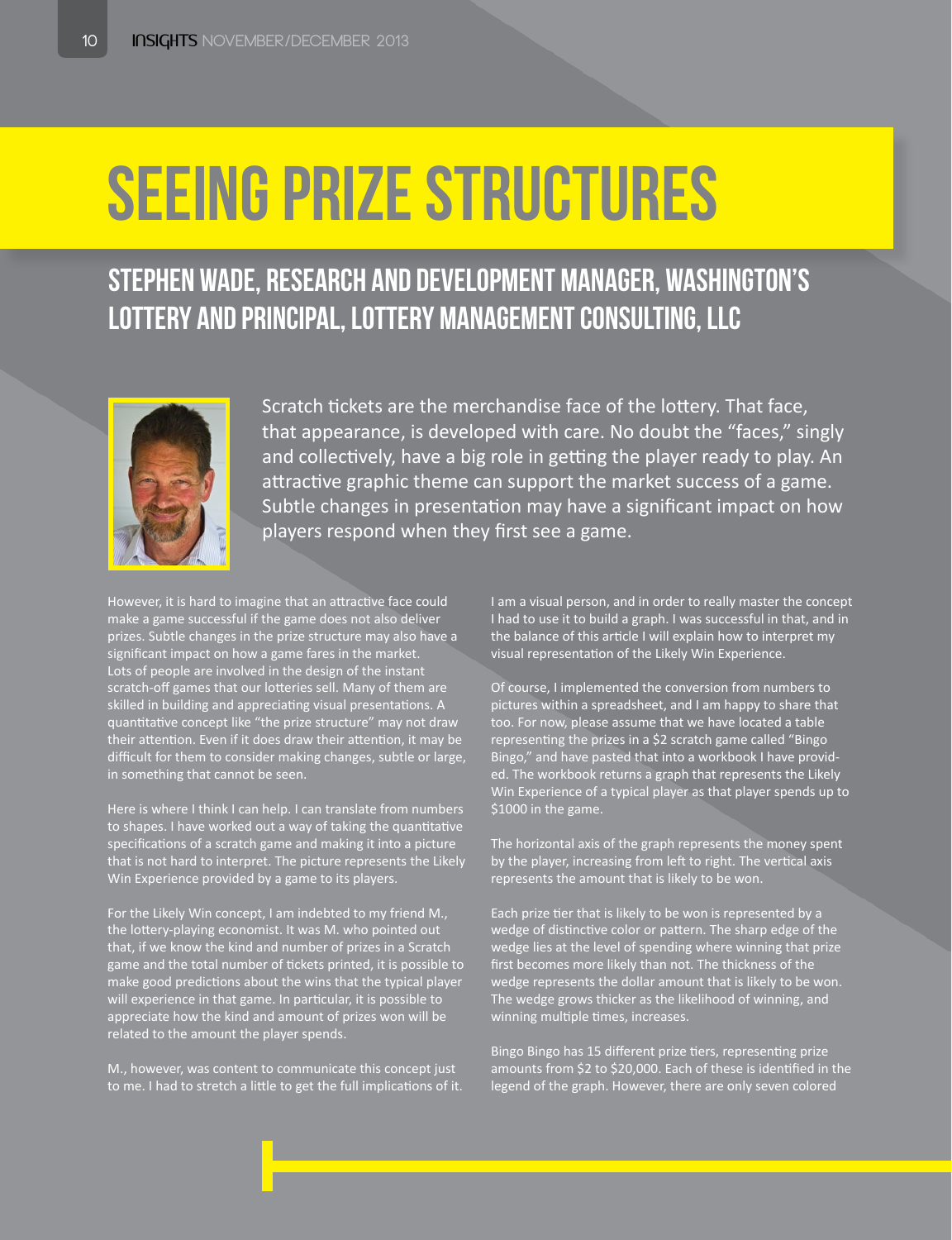#### Bingo Bingo



wedges in the chart. This is because for seven of the 15 prize tiers, the number of winning tickets in the tier is high enough that a person spending \$1000 is more likely than not to win one or more of these prizes. That is, the probability of winning at least one of these prizes is greater than or equal to 0.5. For the other eight prize tiers, the number of winning tickets in the tier is so low that a person spending \$1000 is more likely than not to miss seeing that particular prize.

Of course, the horizontal axis of the graph could be extended to show the spending level at which seeing one of those rarer prizes becomes likely. But the message of the chart is: the experience of playing up to \$1000 in this game has little or nothing to do with those prizes. Or in other words: the experience of playing up to \$1000 in this game involves winning the prizes that are shown on the graph.

Two of the prize tiers (\$50 and \$30) are represented by shapes that appear only above \$800 in spending. The \$30 wedge is inserted under the \$50 wedge, lifting it up. This represents the fact that prizes of \$30 are even rarer than prizes of \$50 in this game. A \$40 prize is among those appearing in the legend but (because it is too rare) not appearing on the chart.

Between \$140 and \$850 of spending, only five prize tiers are

part of the likely experience: \$2, \$3, \$5, \$10 and \$25. The combined value of these wins can be read from the graph for any level of spending, as the point where a horizontal line from the top of the \$25 wedge strikes the vertical axis. This lets us see at a glance that for \$1000 spent, the player is likely to win about \$540 in these prizes. In other words, over most of this chart, the player is winning back about 54% of what is spent. Using the same graph-reading method, we can set a little less than half of this prize money (half the thickness of the stack of wedges) comes in prizes of \$2 and \$3.

Players who spend less than \$100 are unlikely to win the \$10 or \$25 prizes. These players are likely to win back only about one-third of what they spend.

Bingo Bingo has had market performance typical of games of its type. It has a prize expense of about 65%. It is reasonable to conclude that the market performance of the game is supported largely by the winning experience described above, corresponding to 54% prize expense. The "lucky" (or very intense) players account for the rest of the prize value.

The shapes in the first chart represent the experience of players playing Bingo Bingo. The shapes in the second chart describe the experience of players playing Loteria, also a \$2